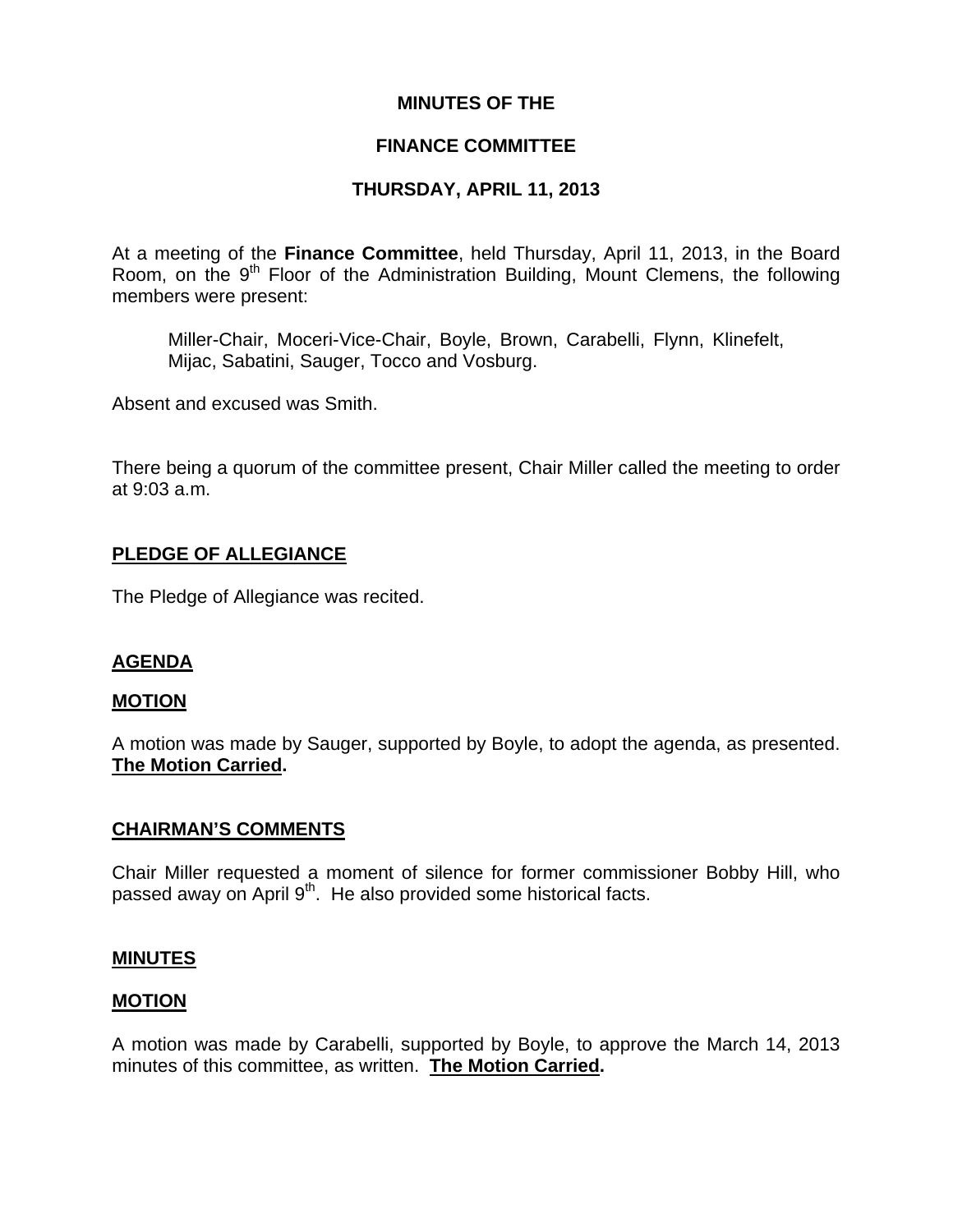# **RECOMMENDATIONS FROM 4-8-13 GOVERNMENT OPERATIONS COMMITTEE MEETING**

# **CONTRACT WITH BELLANCA LABARGE, P.C./CLERK/REGISTER OF DEEDS**

## **COMMITTEE RECOMMENDATION – MOTION**

A motion was made by Mijac, supported by Sauger, to recommend that the Board of Commissioners authorize the Clerk/Register of Deeds to enter into a professional services contract with Bellanca LaBarge, PC, to develop and implement the recommended processes, agreements and policies needed to establish a tract index in the Office of the Macomb County Register of Deeds at a cost not to exceed \$214,000 over two years; funds are available in the Register of Deeds Automation Fund #27023601, the use of which is restricted by state law to automation and technology improvements in the Office of the Register of Deeds; Further, authorize the transfer in this fund of \$214,000 from New Equipment 97002 to Contract Services – Professional 80142 with any remaining funds carried over each budget year for use during this twoyear contract; Further, a copy of this Board of Commissioners' action is directed to be delivered forthwith to the Office of the County Executive. **THE MOTION CARRIED.** 

## **CONTRACT WITH ACS ENTERPRISE SOLUTIONS, LLC, FOR COMPUTER INDEX IMPROVEMENTS OF TAX ID NUMBERS AND ADDRESSES/CLERK/ROD**

# **COMMITTEE RECOMMENDATION – MOTION**

A motion was made by Tocco, supported by Klinefelt, to recommend that the Board of Commissioners approve the Register of Deeds contract with ACS Enterprise Solutions, LLC for computer index improvements of tax ID numbers and addresses at a rate of \$150 per hour for 275 hours at a total cost not to exceed \$41,250; funds are available in the Register of Deeds Technology Fund 27023601, which is restricted to Register of Deeds improvements; Further, a copy of this Board of Commissioners' action is directed to be delivered forthwith to the Office of the County Executive. **THE MOTION CARRIED.** 

### **CONTRACT WITH ACS ENTERPRISE SOLUTIONS, LLC, FOR COMPUTER INDEX IMPROVEMENTS OF NAME FIELD STANDARDIZATION/CLERK/ROD**

# **COMMITTEE RECOMMENDATION – MOTION**

A motion was made by Vosburg, supported by Mijac, to recommend that the Board of Commissioners approve the Register of Deeds contract with ACS Enterprise Solutions, LLC for computer index improvements of name field standardization for 2.2 million documents at a cost of \$0.44 per document for a total cost not to exceed \$488,750 per year for two years for a total two-year contract price not to exceed \$977,500; funds are available in the Register of Deeds Technology Fund 27023601, which is restricted to Register of Deeds improvements; Further, a copy of this Board of Commissioners' action is directed to be delivered forthwith to the Office of the County Executive. **THE MOTION CARRIED.**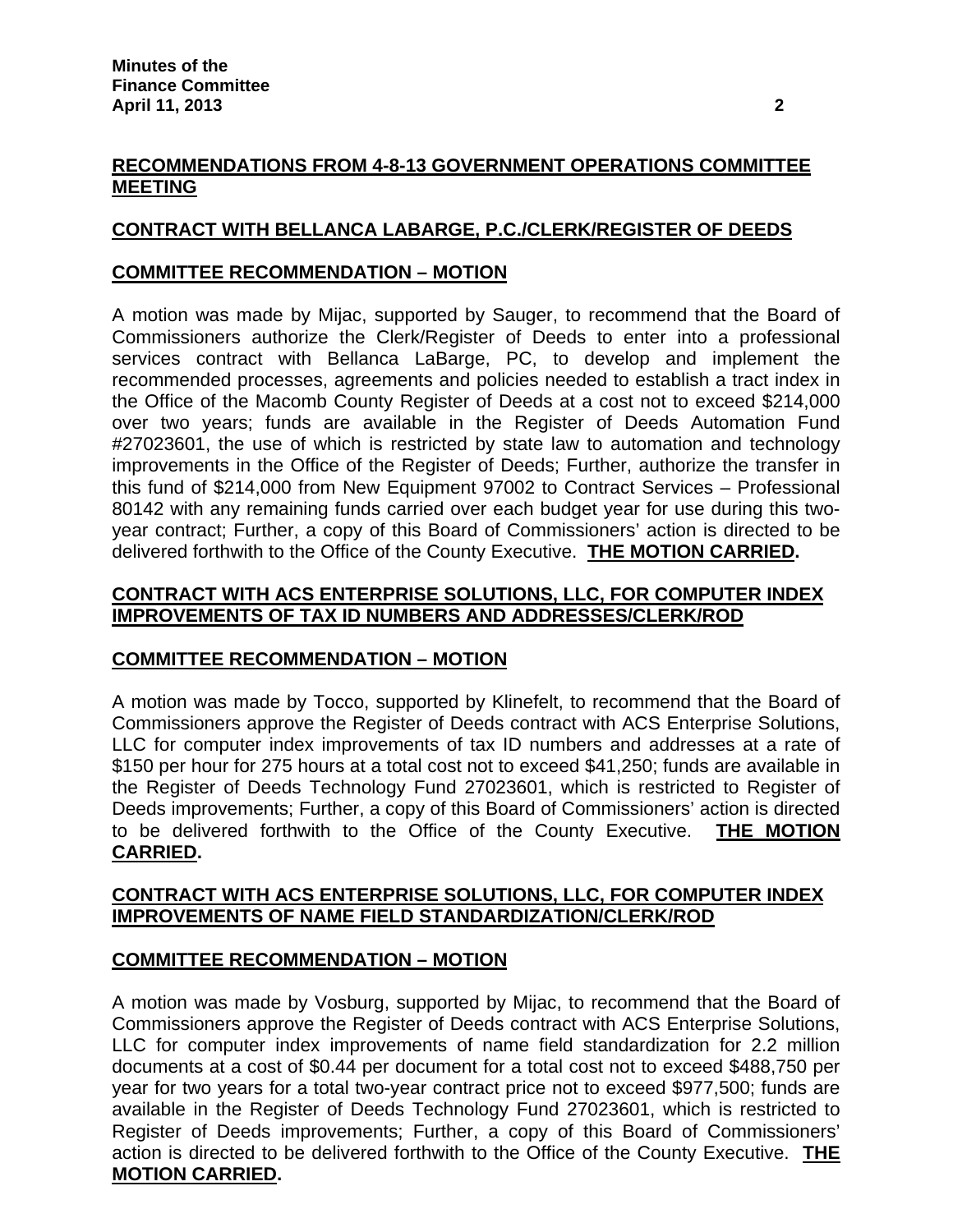# **BUDGET AMENDMENT/CLERK/REGISTER OF DEEDS/CONCEALED PISTOL LICENSE PROCESSING LOBBY COUNTER PURCHASE & TWO TEMPORARY WORKERS**

# **COMMITTEE RECOMMENDATION – MOTION**

A motion was made by Brown, supported by Sauger, to recommend that the Board of Commissioners authorize a budget amendment in the amount of \$35,200 to provide funding that will allow the Clerk/Register of Deeds to hire two temporary workers for up to six months and purchase the counter in the lobby of the Courthouse; the budget amendment will be budget neutral by increasing charges for service revenue by \$35,200, with a corresponding increase in expenses of \$35,200 (Salaries and Wages \$25,160 + Fringe Benefits \$2,040 + New Equipment \$8,000); Further, this budget action addresses budgetary issues only. It does not constitute the Commission's approval of any County contract. If a contract requires Commission approval under the County's Contracting Policy or the County's Procurement Ordinance, such approval must be sought separately; Further, a copy of this Board of Commissioners' action is directed to be delivered forthwith to the Office of the County Executive. **THE MOTION CARRIED.** 

## **BUDGET AMENDMENT/CLERK/REGISTER OF DEEDS/AUTOMATION FUND-CONTRACT SERVICES (\$41,250)**

# **COMMITTEE RECOMMENDATION – MOTION**

A motion was made by Tocco, supported by Vosburg, to recommend that the Board of Commissioners authorize a budget amendment to increase the Register of Deeds Automation Fund – Contract Services (27023601 – 80128) by \$41,250 to be balanced with a corresponding increase to the Automation Fund fund balance (27023601 – 69905); Further, this budget action addresses budgetary issues only. It does not constitute the Commission's approval of any County contract. If a contract requires Commission approval under the County's Contracting Policy or the County's Procurement Ordinance, such approval must be sought separately; Further, a copy of this Board of Commissioners' action is directed to be delivered forthwith to the Office of the County Executive. **THE MOTION CARRIED.** 

# **BUDGET AMENDMENT/CLERK/REGISTER OF DEEDS/AUTOMATION FUND-CONTRACT SERVICES (\$977,500)**

# **COMMITTEE RECOMMENDATION – MOTION**

A motion was made by Vosburg, supported by Mijac, to recommend that the Board of Commissioners authorize a budget amendment to increase the Register of Deeds Automation Fund – Contract Services (27023601 – 80128) by \$488,750, for each of the years 2013 and 2014, for a total two-year adjustment of \$977,500 with any additional funds carried over each year to be used through the term of the two-year contract, to be balanced with a corresponding increase to the Automation Fund fund balance (27023601 – 69905); Further, this budget action addresses budgetary issues only. It does not constitute the Commission's approval of any County contract. If a contract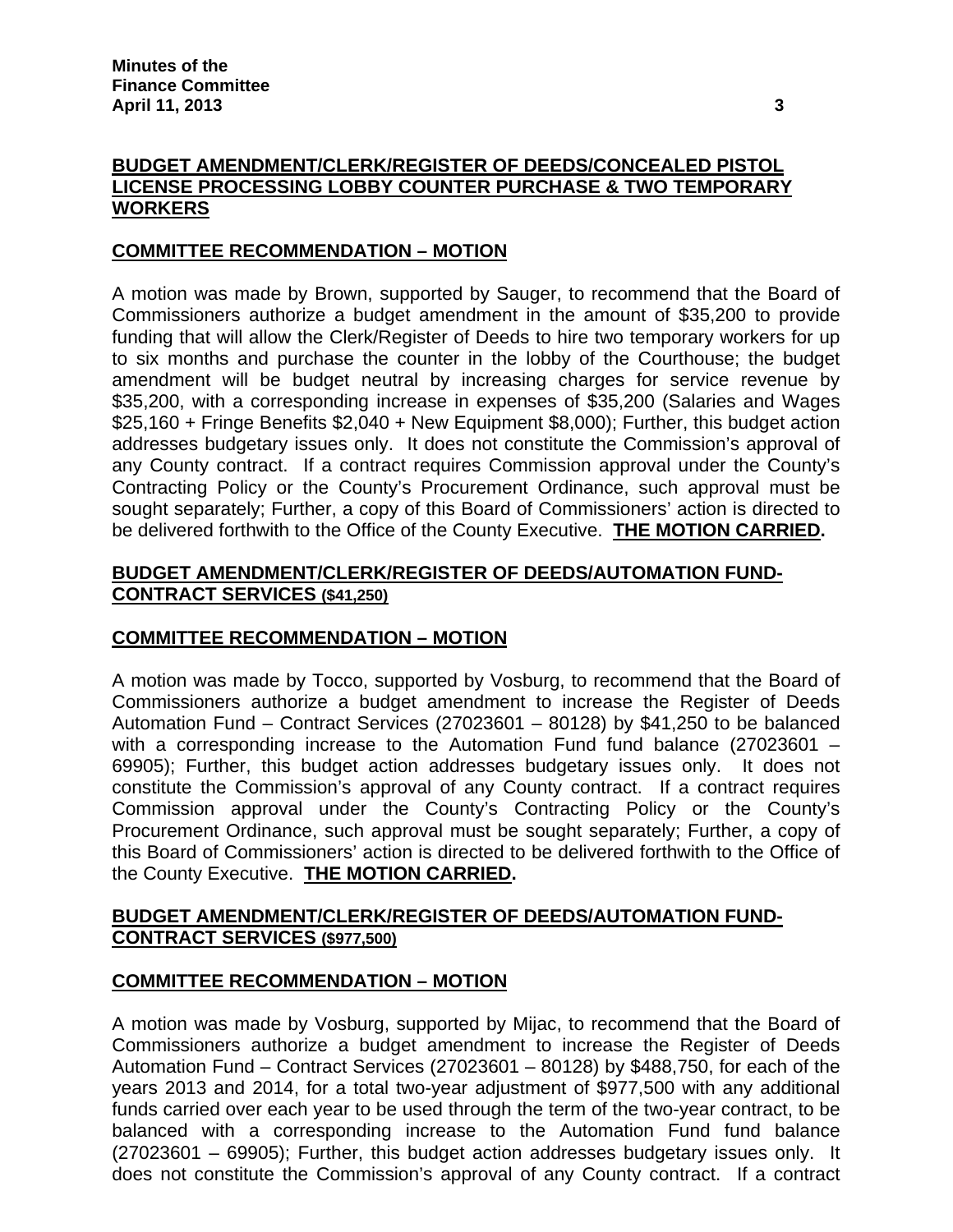requires Commission approval under the County's Contracting Policy or the County's Procurement Ordinance, such approval must be sought separately; Further, a copy of this Board of Commissioners' action is directed to be delivered forthwith to the Office of the County Executive. **THE MOTION CARRIED.** 

# **ADOPTION OF RESOLUTIONS**

# **SUPPORTING TAX-EXEMPT MUNICIPAL BONDS (OFFERED BY MILLER)**

A revised resolution was distributed.

# **COMMITTEE RECOMMENDATION – MOTION**

A motion was made by Vosburg, supported by Sauger, to recommend that the Board of Commissioners adopt a resolution supporting tax-exempt municipal bonds.

Chair Miller referenced an article, "NACo Presses to Protect Muni-Bond Tax Exemption," from the NACo County News (March 25, 2013, edition) which included these facts from a joint report: "State and local jurisdictions issued \$1.65 trillion in municipal bonds for infrastructure projects between 2003-2012," and "If proposals to eliminate the federal tax exemption for muni-bonds had been in place over the same time period, it would have cost state and local governments an additional \$495 billion in interest expense." Chair Miller noted that House Resolution 112 is pending in U.S. Congress.

He called for a vote on the motion and **THE MOTION CARRIED.** 

# **SUPPORTING EXPANSION OF THE MEDICAID PROGRAM UNDER THE PATIENT PROTECTION AND AFFORDABLE CARE ACT (OFFERED BY MOCERI)**

A revised resolution was provided. Also distributed was an article, "Snyder calls for Medicaid expansion to improve health, save money; Greater access to care, lower business costs among benefits," from Michigan.Gov (April 10, 2013) and an issue brief from the Center for Healthcare Research & Transformation (October 2012) titled "The ACA's Medicaid Expansion: Michigan Impact."

# **COMMITTEE RECOMMENDATION – MOTION**

A motion was made by Tocco, supported by Moceri, to recommend that the Board of Commissioners adopt a resolution supporting expansion of the Medicaid Program under the Patient Protection and Affordable Care Act.

The following commissioners spoke: Brown, Flynn, Vosburg and Miller.

A ROLL CALL VOTE WAS TAKEN AS FOLLOWS:

VOTING YES WERE BOYLE, FLYNN, KLINEFELT, MIJAC, MILLER, MOCERI, SAUGER AND TOCCO. THERE WERE 8 "YES" VOTES.